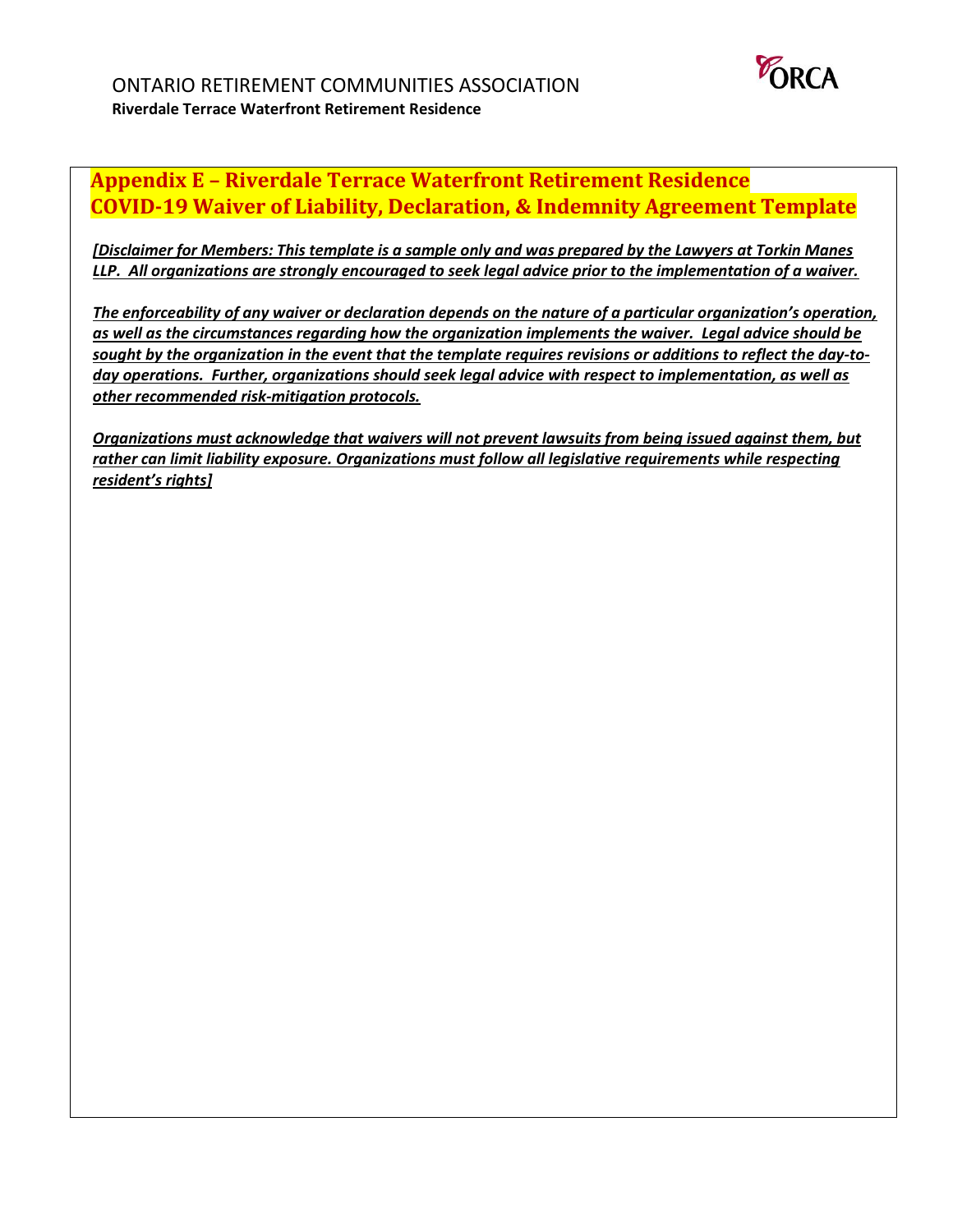

## **COVID-19 WAIVER OF LIABILITY, DECLARATION, & INDEMNITY AGREEMENT**

You are choosing to visit, perform contracted services at, or return to your residence at a senior living and retirement community. You acknowledge and agree that YOU DO SO AT YOUR OWN RISK, including the increased risk of contracting or transmitting the COVID-19 virus, or a variant thereof. You understand and acknowledge that COVID-19 may be present. *Riverdale Terrace* is taking prudent steps to implement and enforce appropriate protocols to keep residents and visitors safe, but we cannot assure you that you will not contract or transmit the COVID-19 virus. By executing this Agreement, you agree that you will conform to any and all directives, recommendations, and protocols implemented by *Riverdale Terrace* for the entire duration of your attendance, whether you are a visitor, contractor, or a resident. Visitors and contractors agree that you will not enter *Riverdale Terrace* under any circumstances if you feel unwell, have a fever, exhibit a cough, are experiencing any other symptoms associated with COVID-19, or have any reason to believe you have been exposed to same. Residents agree that you will notify *Riverdale Terrace* staff prior to your return if you are experiencing any symptoms of COVID-19, if you have not adhered to COVID-19 safety protocols established by local Government and health authorities in the place you are returning from, and you will adhere to any self-isolation or testing/tracing protocols implemented by *Riverdale Terrace* staff. Visitors and contractors further agree that, throughout the duration of your attendance at Riverdale Terrace *,* you will:

- Participate in active screening (including a Safety Review as applicable);
- Practice hand hygiene;
- Wear a mask/face covering at all times, as applicable;
- Practice physical distancing;
- Refrain from any close contact with others;
- Remain in designated visiting areas, as applicable;
- Inform staff immediately upon experiencing any symptoms related to COVID-19.

In consideration of being allowed to enter, or return to *Riverdale Terrace* subject to the guidelines or requirements of the *Ontario Ministry of Health and the Ministry for Seniors and Accessibility*), you ACKNOWLEDGE and AGREE that *Riverdale Terrace* WILL NOT BE LIABLE TO YOU IN ANY WAY if you contract or transmit COVID-19 as a result of your visit or stay at *Riverdale Terrace* including any subsequent physical or psychological symptoms that you may experience. Further, if you, your child, another visitor, a resident, or anyone on behalf of same, make(s) a claim against *Riverdale Terrace* as a result of your contraction or your transmission of COVID-19, YOU WILL INDEMNIFY, SAVE AND HOLD *Riverdale Terrace* HARMLESS from any liability, damage, cost, litigation expense, loss, or fees which *Riverdale Terrace* may incur as a result of such claim.

**By completing and submitting this Agreement, you confirm that you have read and understand it, and that you are aware that you are waiving legal rights against** *Riverdale Terrace***, INCLUDING THE RIGHT TO SUE:**

Name / Signature of Visitor or Contractor (circle which one): \_\_\_\_\_\_\_\_\_\_\_\_\_\_\_\_\_\_ Name / Signature of Resident(s):\_\_\_\_\_\_\_\_\_\_\_\_\_\_\_\_\_\_\_\_\_\_/\_\_\_\_\_\_\_\_\_\_\_\_\_\_\_\_\_\_\_\_ Name of Visiting Child/Children (if applicable):\_\_\_\_\_\_\_\_\_\_\_\_\_\_\_\_\_\_/\_\_\_\_\_\_\_\_\_\_\_\_\_\_\_\_\_\_\_/\_\_\_\_\_\_\_\_\_\_\_\_\_\_\_\_\_ Date:

## **AGREEMENT IN FULL FORCE AND EFFECT FOR ENTIRE DURATION OF ATTENDANCE AT** *RIVERDALE TERRACE*